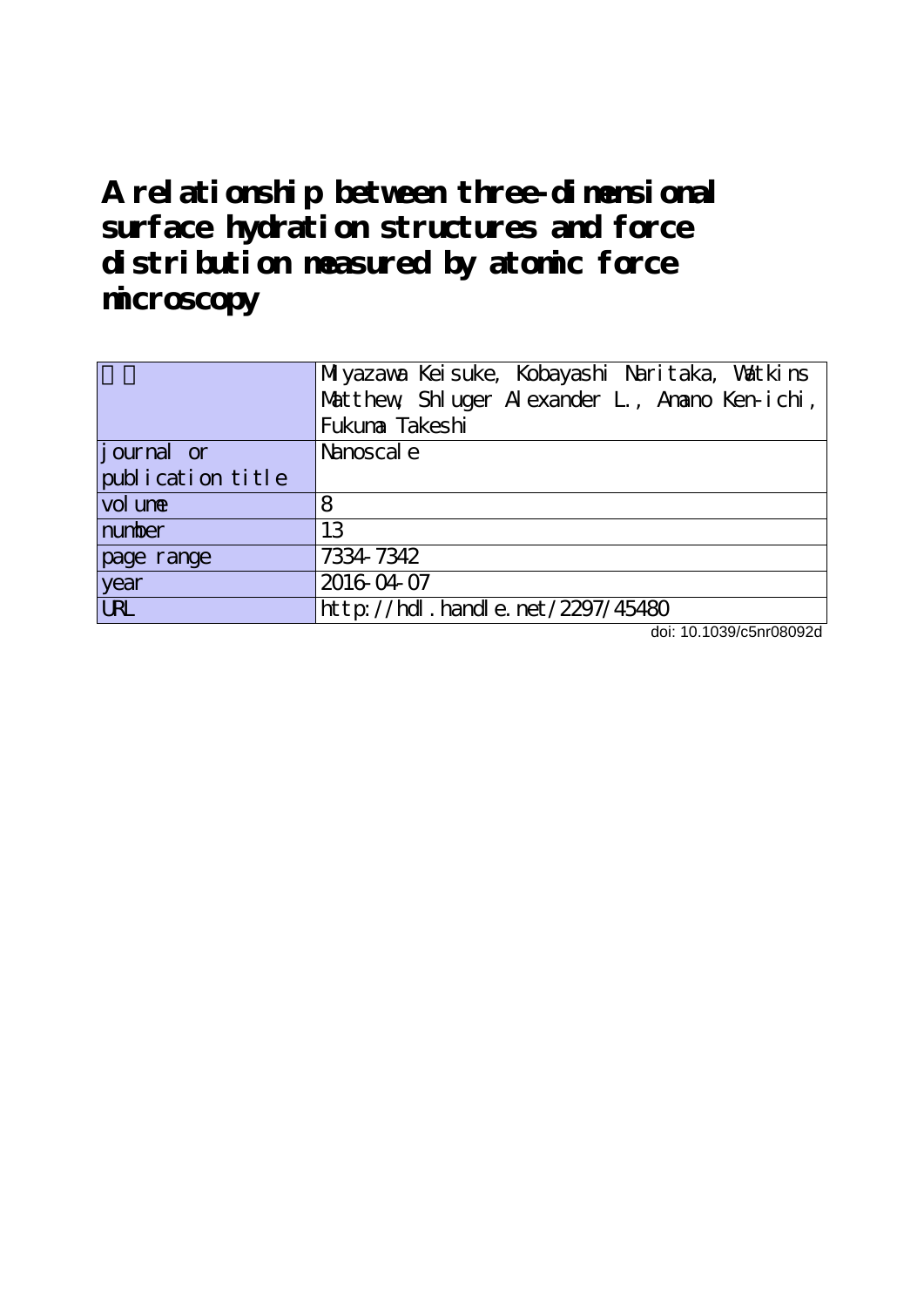# **A Relationship between Three-dimensional Surface Hydration Structure and Force Distribution Measured by Atomic Force Microscopy**†

**Keisuke Miyazawa,***<sup>a</sup>* **Naritaka Kobayashi,***<sup>a</sup>* **Matthew Watkins,***<sup>b</sup>* **Alexander L. Shluger,***<sup>c</sup>* **Ken-ichi Amano,***<sup>d</sup>* **and Takeshi Fukuma***∗ae*

*Received Xth XXXXXXXXXX 20XX, Accepted Xth XXXXXXXXX 20XX First published on the web Xth XXXXXXXXXX 200X* **DOI: 10.1039/b000000x**

Hydration plays important roles in various solid-liquid interfacial phenomena. Very recently, three-dimensional scanning force microscopy (3D-SFM) has been proposed as the tool to visualise solvated surfaces and their hydration structures with lateral and vertical (sub)molecular resolution. However, the relationship between the 3D force map obtained and the equilibrium water density,  $\rho(r)$ , distribution above the surface remains an open question. Here, we investigate this relationship at an interface of an inorganic mineral, fluorite, and water. The force maps measured in pure water are directly compared to force maps generated using the solvent tip approximation (STA) model and from explicit molecular dynamics simulations. The results show that the simulated STA force map reproduces the major features of the experimentally obtained force image. The agreement between the STA data and experiment establishes the correspondence between the water density used as an input to the STA model and the experimental hydration structure and thus provides a tool to bridge between the experimental force data and atomistic solvation structures. Further applications of this method should improve the accuracy and reliability of both interpretation of 3D-SFM force maps and atomistic simulations in wide range of solid-liquid interfacial phenomena.

# **1 Introduction**

Hydration plays an important role in various solid-liquid interfacial phenomena, including crystal growth<sup>1</sup>, electrochemical reactions<sup>2</sup> and biomolecular functions<sup>3–5</sup>. To understand the mechanism of these processes, non-uniform water density distributions,  $\rho(r)$ , (i.e. hydration structures) at solidliquid interfaces have been intensively studied by spectroscopic methods using  $x$ -ray<sup>6</sup> or neutron<sup>7</sup> beam technologies, and mechanical methods such as surface force apparatus<sup>8</sup> and atomic force microscopy (AFM)<sup>9</sup>. However, direct imaging of a hydration structure generally requires subnanometerscale and three-dimensional (3D) spatial resolution, which has been difficult for conventional measurement techniques. A requirement that these measurements should be relatively noninvasive, limits the application of approaches using charged particles (e.g. electron microscopies).

Recently, AFM techniques for imaging a 3D force distribution at a solid-liquid interface have been proposed  $10,11$ . In these methods, an AFM tip is scanned vertically as well as laterally in an interfacial space. During scanning, the variation of force applied to the tip,  $F(r)$ , is recorded to produce a 3D  $F(r)$  image. These methods can be combined with any AFM operation modes such as frequency modulation $10,11$  and amplitude modulation<sup>12</sup> modes. However, realising the full potential of this powerful technique requires establishing the imaging mechanism and developing a practical algorithm to connect the force measurement to the water density distribution about the interface,  $\rho(r)$ .

In this paper, for the first time, we make direct comparison of two theoretical models with experimental 3D force distribution measured using AFM in aqueous solution. This has been achieved by improvements in experimental technique and data processing, which now allow measurements to be made in pure water within 20 minutes of the sample being exposed to solution. This, in turn, allowed us to overcome the main difficulties in previous studies, which have been obtaining stable working conditions to take the measurements of dissolving

*<sup>a</sup> Division of Electrical Engineering and Computer Science, Kanazawa University, Kakuma-machi, Kanazawa 920-1192, Japan. Fax: +81-76-234-4632; Tel: +81-76-234-4847; E-mail: fukuma@staff.kanazawa-u.ac.jp*

*<sup>b</sup> School of Mathematics and Physics, University of Lincoln, Brayford Pool, Lincoln LN6 7TS, United Kingdom.*

*<sup>c</sup> Department of Physics and Astronomy and London Centre for Nanotechnology, University College London, Gower Street, London, WC1E 6BT, United Kingdom.*

*<sup>d</sup> Department of Energy and Hydrocarbon Chemistry, Graduate School of Engineering, Kyoto University, Kyoto 615-8510, Japan.*

*<sup>e</sup> ACT-C, Japan Science and Technology Agency, Honcho 4-1-9, Kawaguchi 332-0012, Japan.*

*<sup>†</sup>* Electronic Supplementary Information (ESI) available: Detailed explanations on data processing procedures used for preparing 3D water density and force distribution images. See DOI: 10.1039/b000000x/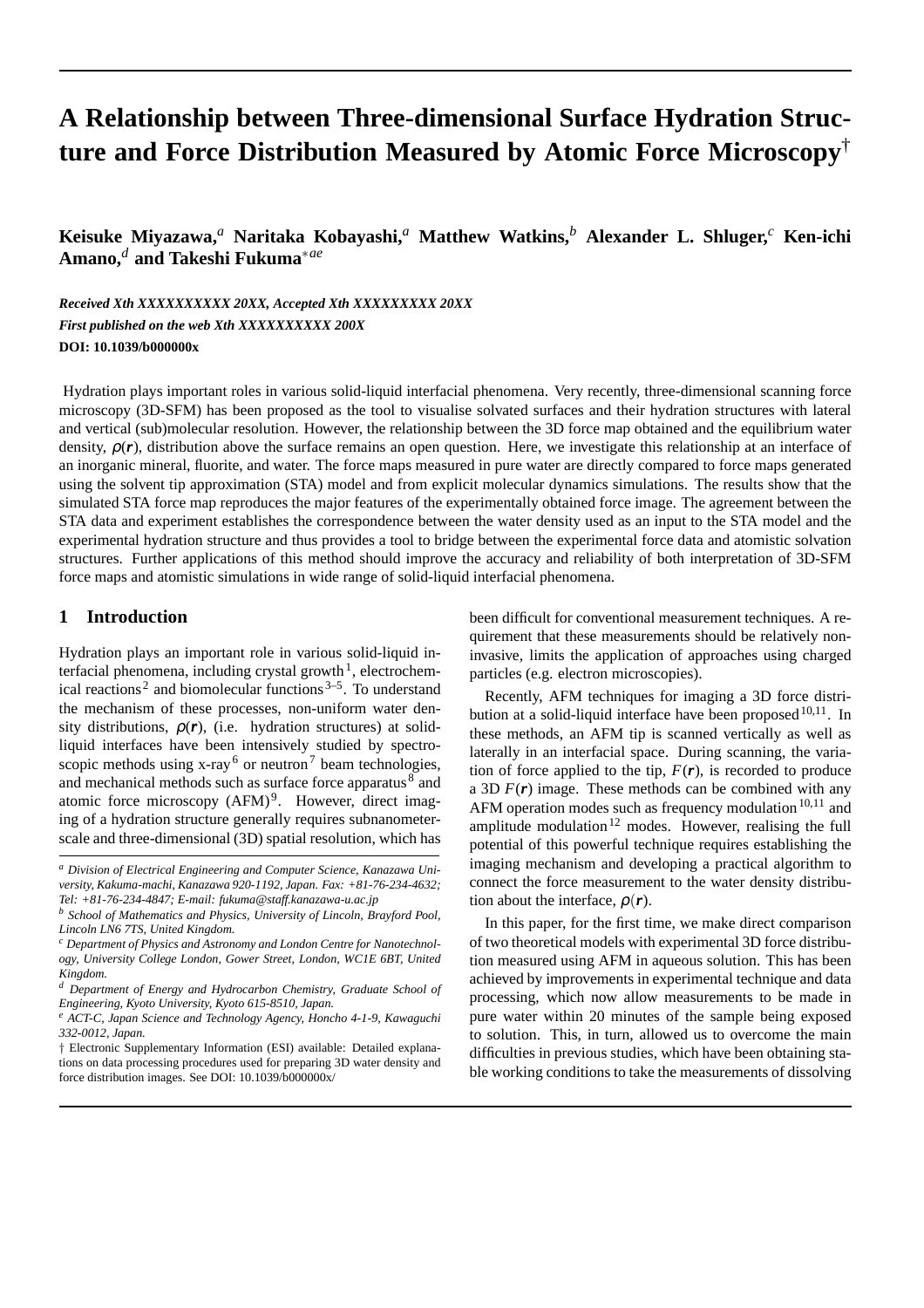surface and will thus greatly widen the number of systems accessible to this technique. Experimentally, it had been found to be significantly easier to work with (super-saturated) electrolyte solutions, which provide a larger signal and more stable system $^{13}$ . But, the electrolyte solution significantly complicates theory and simulation of the system, making detailed interpretations of images unreliable. Although the influence of a tip on the intrinsic hydration structure or the presence of ions in solution can affect the 3D force distribution, as we show below, the pure water measurements allow quantitative comparison of experimental data to forces predicted by two theoretical approaches. The resulting simple model provides a bridge between the experimental force data and atomistic solvation structures.

Atomistic simulations have been vital for our understanding and interpretation of atomic-scale AFM measurements in vacuum<sup>14</sup> and recently in solutions  $15-18$ . Harada and Tsukada investigated the correlation between free energy of the system and overlap between the tip and sample hydration layers <sup>15</sup>. They found that an attractive  $F(r)$  peak appears at a tip position where the tip and sample hydration peaks overlap with each other. Watkins and Shluger investigated the changes in potential energy and entropy during a tip approach to a  $CaF<sub>2</sub>(111)$  surface <sup>16,19</sup>. They clarified that potential energy increase caused by removal of water from the interface is largely compensated by the increase of entropy. Fukuma *et al.* performed detailed comparison between 3D *F*(*r*) images obtained by experiments and simulation<sup>20</sup>. They showed that subnanometer-scale  $F(r)$  contrasts mainly originate from the direct interaction between the tip apex atom and a hydration peak (i.e. localised enhanced  $\rho(r)$  distribution) just under it. These simulations, however, use specific tip models and require high computational costs. They provided deep insight into the mechanisms of imaging in solutions, but are less practical for routine interpretation of the growing number of images and 3D force distributions at solid-liquid interface. There is a strong need for simpler, more general and efficient models.

Recently, a model describing the relationship between *F*(*r*) and  $\rho(r)$  distributions was proposed<sup>21,22</sup>. In the model, an AFM tip is approximated by a single water molecule (we refer to water, but the model is applicable to other solvents). Namely,  $F(r)$  is approximated by the force that a water molecule would experience when it is held fixed at a specific site, *r*. By a statistical-mechanical approach, the relationship between  $F(r)$  and  $\rho(r)$  is derived as <sup>21,22</sup>

$$
F(\mathbf{r}) = \frac{k_B T}{\rho(\mathbf{r})} \frac{\partial \rho(\mathbf{r})}{\partial z},\tag{1}
$$

where  $k_B$ ,  $T$  and  $z$  denote Boltzmann's constant, temperature and the vertical tip position with respect to the sample surface, respectively. Hereafter, we refer to this model as the solvent tip approximation (STA) model. If proven accurate, such a model can become a key ingredient in a practical method of deducing hydration structures from 3D AFM data: we can calculate an  $F(r)$  image from a computed  $\rho(r)$  and compare it with experimental data, agreement implying the soundness of the calculated water density. However, due to the significant simplification made for deriving the STA model, its applicability should be carefully verified by both simulation and experiments.

In this study, we investigate the relationship between  $F(r)$ and  $\rho(r)$  distributions at a fluorite-water interface by experiments, explicit MD simulation of tip-substrate force and calculation based on the STA model and conclude that conversion of the  $\rho(r)$  image to an  $F(r)$  image by the STA model is the current best practice for image interpretation.

# **2 Methods**

#### **2.1 AFM experiment**

Fluorite(111) surface rapidly dissolves in water to form islands made of calcium hydroxo complexes <sup>23</sup>. These interfacial processes prevent atomic-scale measurements after *∼*20 min since the immersion of a fluorite substrate into water  $24$ . In practice, the optical alignment of a cantilever deflection sensor and tip coarse approach process take *∼*10 min. Thus, 3D force images should be collected within *∼*10 min, which is very severe experimental condition. To overcome this difficulty, we used 3D scanning force microscopy  $(3D{\text -}SFM)^{10}$ . In the method, we modulate the *z* tip position with a sine wave while the tip is laterally scanned (Figure 2a). During the scan,  $\Delta f(\mathbf{r})$  induced by the  $F(\mathbf{r})$  variation is detected to form a 3D ∆*f*(*r*) image. Among several ∆*f*(*r*) measurement techniques proposed so far, 3D-SFM provides the highest imaging speed of less than 1 min/frame. This capability allows us to obtain a  $\Delta f(\mathbf{r})$  image even in the very limited experimental time window available (*∼*10 min) and to examine the structure of a much wider variety of solvated mineral interfaces with atomic resolution in 3D.

Another problem is that force variation induced by a hydration structure in pure water is much smaller than that in electrolyte solution. In addition, the fast imaging requires a wide bandwidth in the force detection. This leads to a lower signal-to-noise ratio (SNR). Due to these severe experimental conditions, the SNR obtained by a conventional cantilever  $(f_0 \approx 150 \text{ kHz})$  was insufficient for providing clear atomicscale 3D force image. To solve this problem, we used an ultrashort cantilever (USC, Nanoworld) with an  $f_0$  of 3.5 MHz in water<sup>25</sup>. This high  $f_0$  greatly improves force sensitivity and hence enables atomic-resolution 3D ∆*f*(*r*) measurements even in pure water.

Even with these efforts, an experimental condition that al-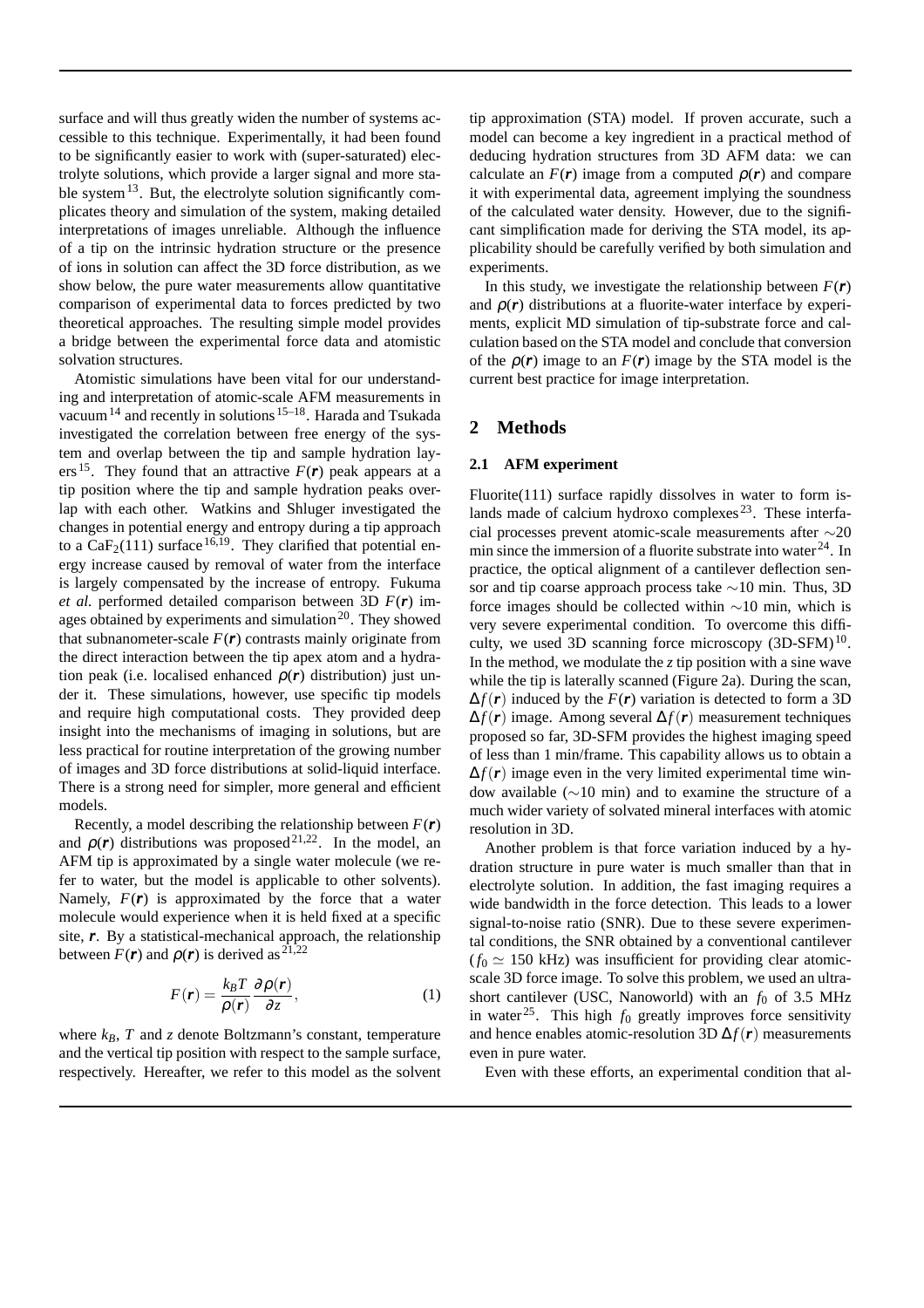lows to obtain an image showing clear atomic-scale contrast lasts only for a few tens of seconds as shown in Figure S1 in Supplementary Information. As we needed to obtain a 3D ∆*f* image in less than 20 min after the immersion of the sample into water, the thermal and mechanical drifts were not negligible. The initial swelling of the sample and cantilever holders induced by their contact with water leads to non-linear mechanical drift. The irradiation of the laser beams for the cantilever excitation and deflection measurement initially induces non-linear thermal drift. In addition, the dissolution of the fluorite surface changes the solution condition and hence the effective setpoint for the tip-sample distance regulation. These factors lead to the instability of the experimental conditions. To solve these problems, we focused on the image area showing atomic-scale contrasts with negligible distortion and applied an averaging filter using a pattern matching algorithm (see Figure S1 in Supplementary Information for details). Although the imaging conditions were not stable, we were able to confirm the reproducibility of the main contrast features in the 3D ∆*f* image. An example of such images is shown in Figure S4 in Supplementary Information.

We converted the filtered 3D  $\Delta f$  image to a 3D  $F_{\text{exp}}(\boldsymbol{r})$  image using the Sader's equation<sup>26</sup>. From the 3D  $F_{\text{exp}}(\boldsymbol{r})$  image, we subtracted the long-range (LR) component (due to macroscopic effects) to obtain a 3D short-range (SR)  $F_{\text{exp}}(r)$  image (Figure 2b) (see Figure S2 in Supplementary Information for details). The obtained 3D SR  $F_{\text{exp}}(\boldsymbol{r})$  image shows clear atomic-scale contrasts, which should be directly comparable to forces calculated by the two computational methods as the data is (i) measured in pure water (ii) has long range macroscopic interactions subtracted out.

The AFM experiments were performed by a custom-built AFM with an ultra-low noise cantilever deflection sensor  $27,28$ and a high stability photothermal excitation system<sup>25,29</sup>. A commercially available phase-locked loop (PLL) circuit (OC4, SPECS) was used for oscillating a cantilever at its resonance frequency with constant amplitude and for detecting  $\Delta f(\mathbf{r})$  induced by the  $F(\mathbf{r})$  variation. The AFM head was controlled with a commercially available AFM controller (ARC2, Asylum Research). We modified the control software to perform 3D force measurements. Size of the original 3D  $\Delta f(\mathbf{r})$ image was  $3 \times 3 \times 1.5$  mm<sup>3</sup> with  $64 \times 64 \times 256$  pixels. The frequency and amplitude of the *z* modulation and the lateral scan speed during the 3D-SFM imaging were 195.3 Hz, 1.5 nm and 9.16 nm/s<sup>-1</sup>, respectively. The whole 3D image was obtained in 53 s.

We used commercially available small cantilevers (USC-F5-k30, Nanoworld) with following modifications  $30$ . We removed an electron beam deposited (EBD) tip which comes with an as-purchased USC cantilever. Subsequently, we attached a silica bead with a diameter of  $2 \mu m$  (43-00-203 Sicastar, Micromod) on the cantilever end. We fabricated an EBD tip with a length of approximately 500 nm and a tip apex radius of less than 10 nm using field emission scanning electron microscope (FE-SEM) (ERA-8000FE, ELIONIX) with a 30 kV accelerating voltage on the attached silica bead. Just before the AFM experiment, we coated the cantilever with Si (30 nm) using a dc sputter coater (K575XD, Emitech). This is to remove surface contaminants on the tip apex<sup>31</sup> as well as to prevent dissolution of carbon from the EBD tip and the resultant contamination of the sample surface  $30$  The  $f_0$  and  $Q$  factor  $(Q)$  in liquid, and the spring constant  $(k)$  of the cantilever were 3.91 MHz, 9.6 and 106.0 N/m*−*<sup>1</sup> , respectively.

We used fluorite(111) substrate with a size of  $10 \times 10 \times 2$ mm<sup>3</sup> (Crystal Base). The substrate was glued onto a sample holder and cleaved with a razor blade. Immediately after the cleavage, we dropped 50  $\mu$ L of water onto the substrate and performed AFM experiments at room temperature.

#### **2.2 AFM simulation**

Extensive details of the calculations used in this paper and discussions on the accuracy of various free energy methods, can be found in reference<sup>17</sup>.

The  $\rho(r)$  distribution of water at a fluorite(111)-water interface was calculated by MD simulation, and is shown in Figures 2c and 2d<sup>16</sup>. From the obtained  $\rho(r)$  distribution, an  $F(r)$ map was obtained using the STA model,  $F_{\text{STA}}(\boldsymbol{r})$ , (Figure 2e). Force versus distance curves over special sites of fluorite(111) surface were calculated using MD simulation with an explicit AFM tip model,  $F_{MD}(r)$  (Figure 2d). The free energy profiles were calculated by free energy perturbation (FEP) method of Zwanzig<sup>32</sup> applied to the vertical motion of an explicit tip model (a 72 ion CaF<sup>2</sup> cluster) sampled using molecular dynamics simulation.  $F(r)$  profiles were determined by numerical differentiation of the free energy profiles with respect to *z* (only the component of the force perpendicular to the interface affects the oscillation frequency of the cantilever in the mode of operation used here).

We do not know the exact atomic-scale structure of the tip end during the imaging as we do not have a method to confirm it *in situ*. As we coated the tip with Si, a silicon oxide cluster may be one of the possible models. However, it is highly likely that the tip was covered with  $CaF<sub>2</sub>$  due to an accidental crash into the surface or adsorption of the dissolved ions. Similar assumptions have often been made for simulation of atomic-scale AFM imaging of ionic crystals<sup>14,16,17,19–21,33,34</sup>. In addition, the  $CaF<sub>2</sub>$  tip model used in this study was well tested in the previous studies 16,17,19,21. Therefore, we used the CaF<sub>2</sub> tip model as described above.

Simulations were carried out using classical molecular dynamics as implemented in the version 4 series of the GRO-MACS code<sup>35</sup>. The force-field describing CaF<sub>2</sub> and water- $CaF<sub>2</sub>$  interactions was taken from de Leeuw<sup>36</sup>, discarding po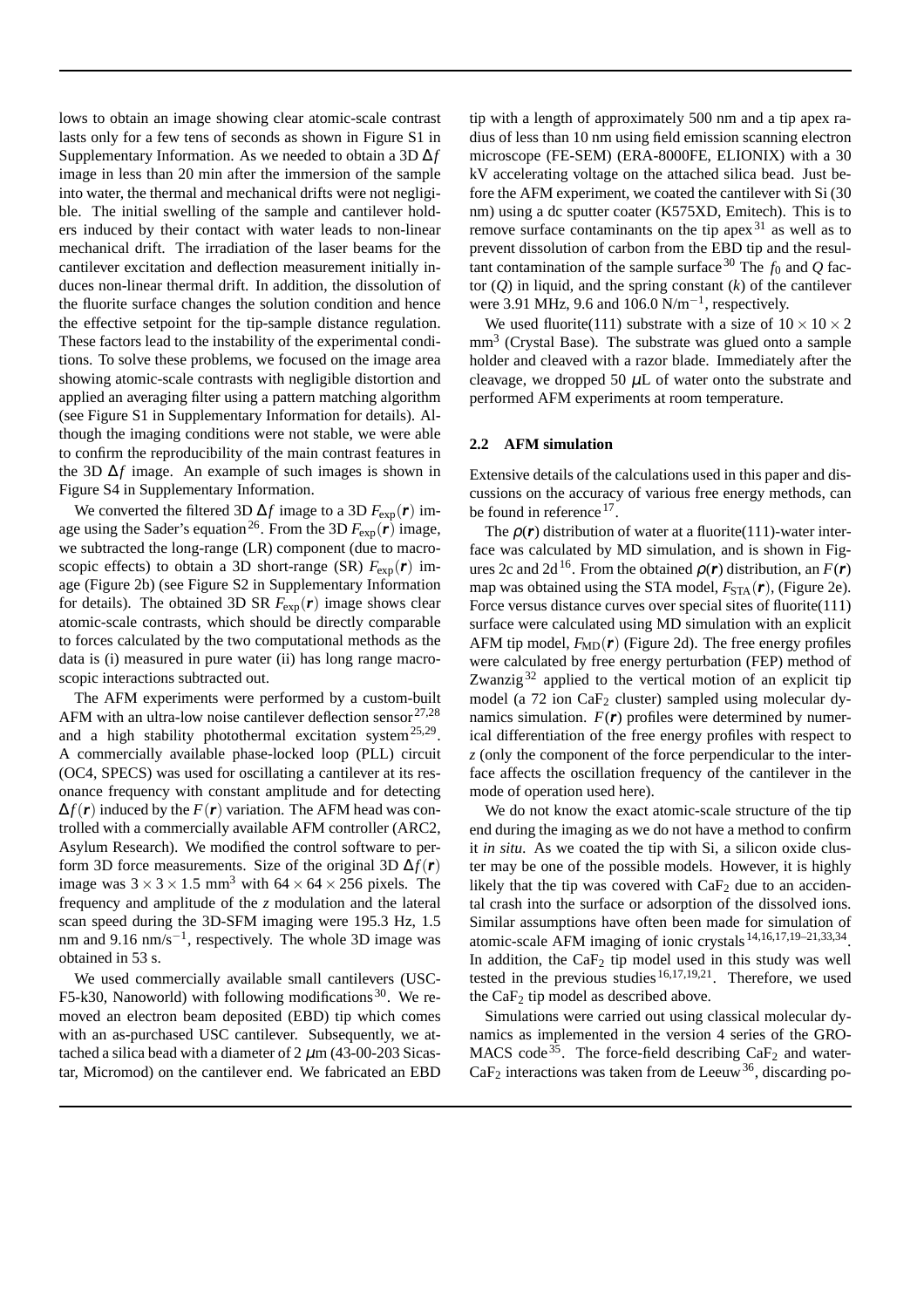larization terms. To describe water the TIP4P/2005 model was used  $37$ . We applied a 0.9 nm cut-off to treat non-bonded interactions and smooth particle mesh Ewald method to treat electrostatics <sup>38</sup>. The equations of motion were integrated using a 2 fs time step, and the LINCS algorithm was used to enforce rigid water geometries. An NPT ensemble (300 K, 1 atm) was generated using Berendsen thermostats and barostats, with time constants of 1.0 and 10.0 ps for temperature and pressure, respectively. The first 0.5 ns of the 4 ns simulations were discarded as equilibration periods.

# **3 Results and discussions**

# **3.1 3D distribution of**  $\rho(r)$ ,  $F_{\text{STA}}(r)$  and  $F_{\text{exp}}(r)$

The number of solid-liquid interfaces that have been studied by atomic-level AFM simulation is very limited<sup>15,16,18,20</sup>. Fluorite(111)-water interface is one of the few examples and hence suitable for detailed comparison between simulation and experiments. Fluorite  $(CaF_2)$  crystals are widely used for semiconductor lithography<sup>39</sup>, other laser technologies<sup>40</sup> and radioactivity investigations  $41,42$ . Their growth process in an aqueous environment is important not only for fabrication of industrial devices but also for understanding mechanism of bio-mineralisation, formation of tooth enamel<sup>43,44</sup>, desalination for oil recovery<sup>45–47</sup> and water purification<sup>48–50</sup>. Hydration structures formed at a fluorite-water interface strongly influences ion adsorption and desorption in these processes.

Fluorite (111) surface consists of hexagonally arranged Ca2<sup>+</sup> and F*<sup>−</sup>* ions as shown in Figure 1a. Among the F*<sup>−</sup>* ions, some are higher and the others are lower than the  $Ca^{2+}$  ions. Here, we refer to the former as  $F_h$  and the latter as  $F_l$  as indicated in Figure 1b. All of the three ions (i.e. Ca,  $F_h$  and  $F_l$ ) exist along Line AB in Figure 1a.

In the experiment, we obtained a 3D short-range (SR) force map,  $F_{\text{exp}}(\boldsymbol{r})$ , (Figure 2b). In the simulation, we calculated a  $\rho(r)$  distribution at a fluorite(111)-water interface by MD simulation (Figures 2c and 2d)<sup>16</sup>. The  $\rho(r)$  distribution was converted to a force map using the STA model,  $F_{\text{STA}}(\boldsymbol{r})$ , (Figure 2e). The  $F_{\text{STA}}(\boldsymbol{r})$  image is compared with the  $F_{\text{exp}}(\boldsymbol{r})$  map.

We extracted *z* cross sections along line A-B in Figure 1a through the  $\rho(r)$  and  $F(r)$  distributions (Figures 3a-c) to visualise their local distributions over the three special sites in one image. We plotted *z* profiles over each of the three sites for easier quantitative comparison (Figures 3d-f).

The *z* cross section of the  $\rho(r)$  image (Figure 3a) shows localised enhanced contrasts (hydration peaks) above Ca, F<sup>h</sup> and  $F<sub>1</sub>$  sites as indicated by the circles with dotted lines. Here, we refer to each of the hydration peaks as S1, S2 and S3, respectively as we move away from the water-fluorite interface. Above these peaks, the image shows a layer-like enhanced contrast (hydration layer) which we will refer to as S4. The



**Fig. 1** Crystal structure of fluorite(111) surface. (a) Top view. (b) Side view.

*z* profiles (Figure 3d) of the  $\rho(r)$  image over Ca, F<sub>h</sub> and F<sub>l</sub> sites also show peaks corresponding to S1-S4. These profiles reveal that the peak corresponding to S1 is much larger than the others reflecting the strong attraction of water to the divalent cation.

#### **3.2** Comparison between  $\rho(r)$  and  $F_{\text{exp}}(r)$

We converted the  $\rho(r)$  distribution to an  $F_{STA}(r)$  map using the STA model (i.e. Equation (1)). Figures 3b and 3e show *z* cross section and *z* profiles of the  $F_{STA}(\mathbf{r})$  image. Equation (1) shows that  $F_{\text{STA}}(\mathbf{r})$  is proportional to  $(\partial \rho(\mathbf{r})/\partial z)/\rho(\mathbf{r})$ . Thus, repulsive force peaks appear at locations where  $\rho(r)$  is small but its gradient is large, namely, at a lower edge of a hydration peak. Consequently, the peak positions are shifted downwards by the  $\rho(r)$  to  $F_{STA}(r)$  conversion process. Here, we define the repulsive force peaks originating from S1-S4 as F1-F4, respectively. To facilitate the comparison between the two images, the vertical position of the  $F_{\text{STA}}(r)$  is shifted upwards to match the S4 and F4 positions. Due to the contribution of the factor  $(1/\rho(r))$  in Equation (1),  $F_{\text{STA}}(r)$  goes to infinity near the sample surface where water is sterically forbidden from approaching. In Figures 3b and 3e, we indicated this *z* range with a grey background colour.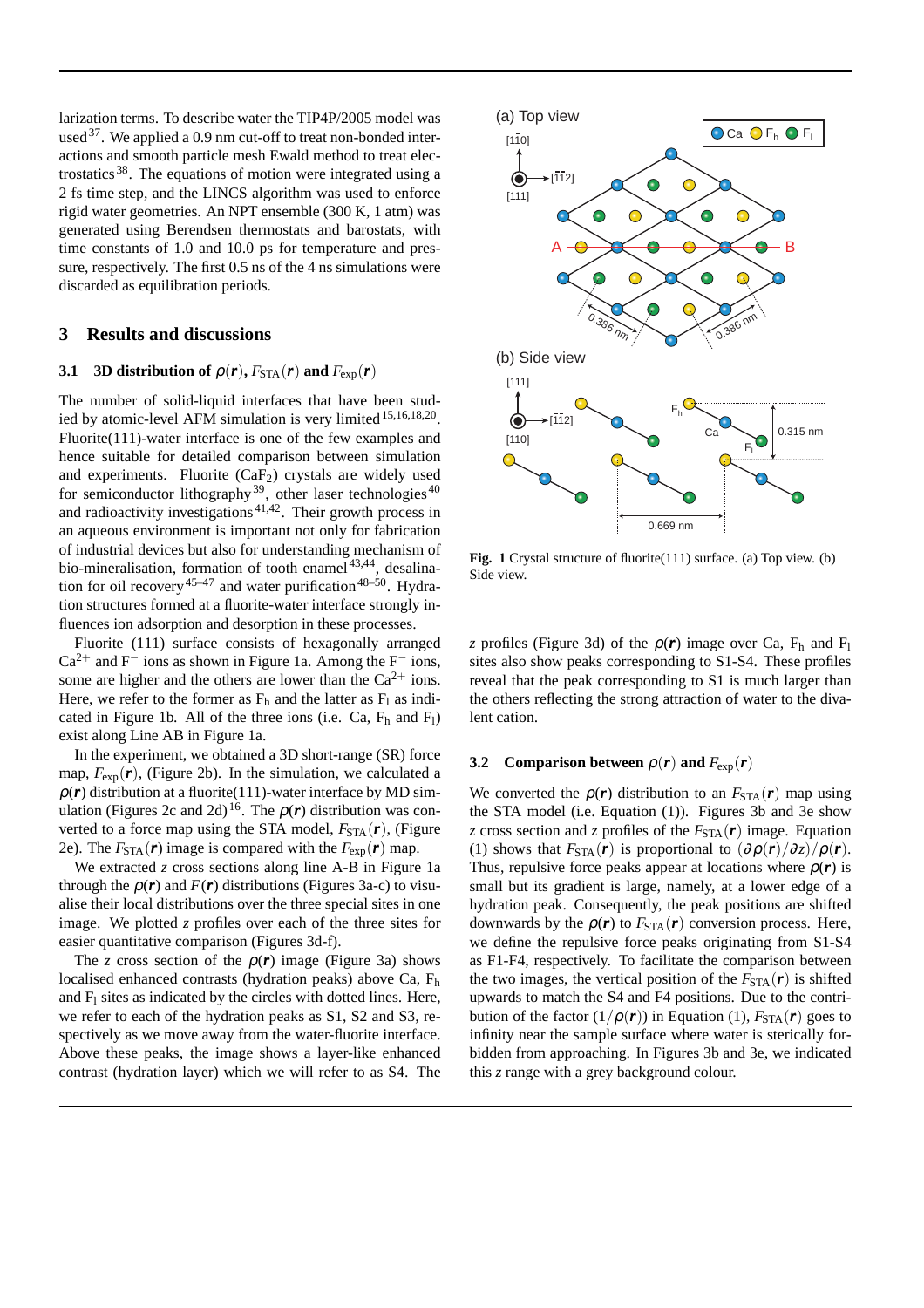

Fig. 3 z cross sections of the (a)  $\rho(r)$ , (b)  $F_{STA}(r)$  and (c)  $F_{exp}(r)$  images. z profiles of the (d)  $\rho(r)$ , (e)  $F_{STA}(r)$  and (f)  $F_{exp}(r)$  images over Ca,  $F_h$  and  $F_l$  sites.

Qualitatively, similar features appear in both the  $F_{STA}(\boldsymbol{r})$ and  $\rho(r)$  maps, such as the layer-like distribution of S4 and F4, and localised distributions of S1-S3 and F1-F3 over Ca,  $F_h$  and  $F_l$  sites (circles with dotted lines). The similarity of the  $F_{\text{STA}}(r)$  and  $\rho(r)$  maps can be understood by the observation that moving away from the surface, the  $\rho(r)$  map over each site appears, to a reasonable approximation, as a damped sinusoidal function. The sinusoidal form means that the  $\left(\frac{\partial \rho(r)}{\partial z}\right)$  factor in Equation (1) preserves the general form of the  $\rho(r)$  map, but with a quarter wavelength shift - or approximately the radius of a water molecule. This result shows clearly why attempts to associate force peaks and troughs directly to water density has been broadly successful<sup>10,11</sup>, due to the qualitative similarity between  $\rho(r)$  and  $F_{\text{STA}}(\boldsymbol{r})$  maps.

However, closer examination reveals significant differences between the two functions. The force peak (F4*′* ) originating from the secondary hydration peak over the Ca site (S3*′* ) is strongly enhanced in the  $F_{\text{STA}}(r)$  image as indicated by arrows in Figures 3a and 3b. Over the Ca site, the  $\rho(r)$  value at the *z* position between S1 and S3<sup>'</sup> ( $z \approx 0.4$  nm) is as small as 0.3 g/cc. Thus, the water density gradient  $\partial \rho / \partial z$  shows a large value at  $z = 0.4 - 0.55$  nm. This leads to an enhancement of the corresponding *F*STA(*r*) peak (i.e., F3*′* ).

A local spot showing such a small  $\rho(r)$  distribution does not generally exist near a solid surface. For example, in the case of a mica-water or a calcite-water interface, hexagonally arranged hydration peaks are closely packed to fill out the whole  $3D$  inter-facial space  $10,20$ . Thus, there is no local site showing such a small  $\rho(r)$  and hence no clear difference between the  $\rho(r)$  and  $F(r)$  images was found in these cases. In contrast, at a fluorite-water interface, a more complicated hydration structure is formed due to the existence of the three different sites (i.e. Ca,  $F_h$  and  $F_l$  sites). These results show that the contrasts in the  $\rho(r)$  and  $F(r)$  images do not necessarily agree with each other.

Another difference is that F1-F3 in the  $F_{STA}(\boldsymbol{r})$  image are lower than S1-S3 in the  $\rho(r)$  image, using the S4 and F4 positions as a vertical reference. For example, the S3-S4 separation in the  $\rho(r)$  profile is 0.25 nm, while the F3-F4 separation in the  $F_{\text{STA}}$  profile is 0.33 nm. In general, the individual peaks in the  $\rho(r)$  profile have different shapes, and the magnitude of the peak shift caused by the conversion by Equation (1) is not constant. Therefore, peak separations in the  $\rho(r)$  and  $F_{\text{STA}}(r)$ maps are not necessarily the same.

This is an important finding. In previous studies, oscillatory force profiles were often attributed to a hydration force mainly due to the agreement between the size of a water molecule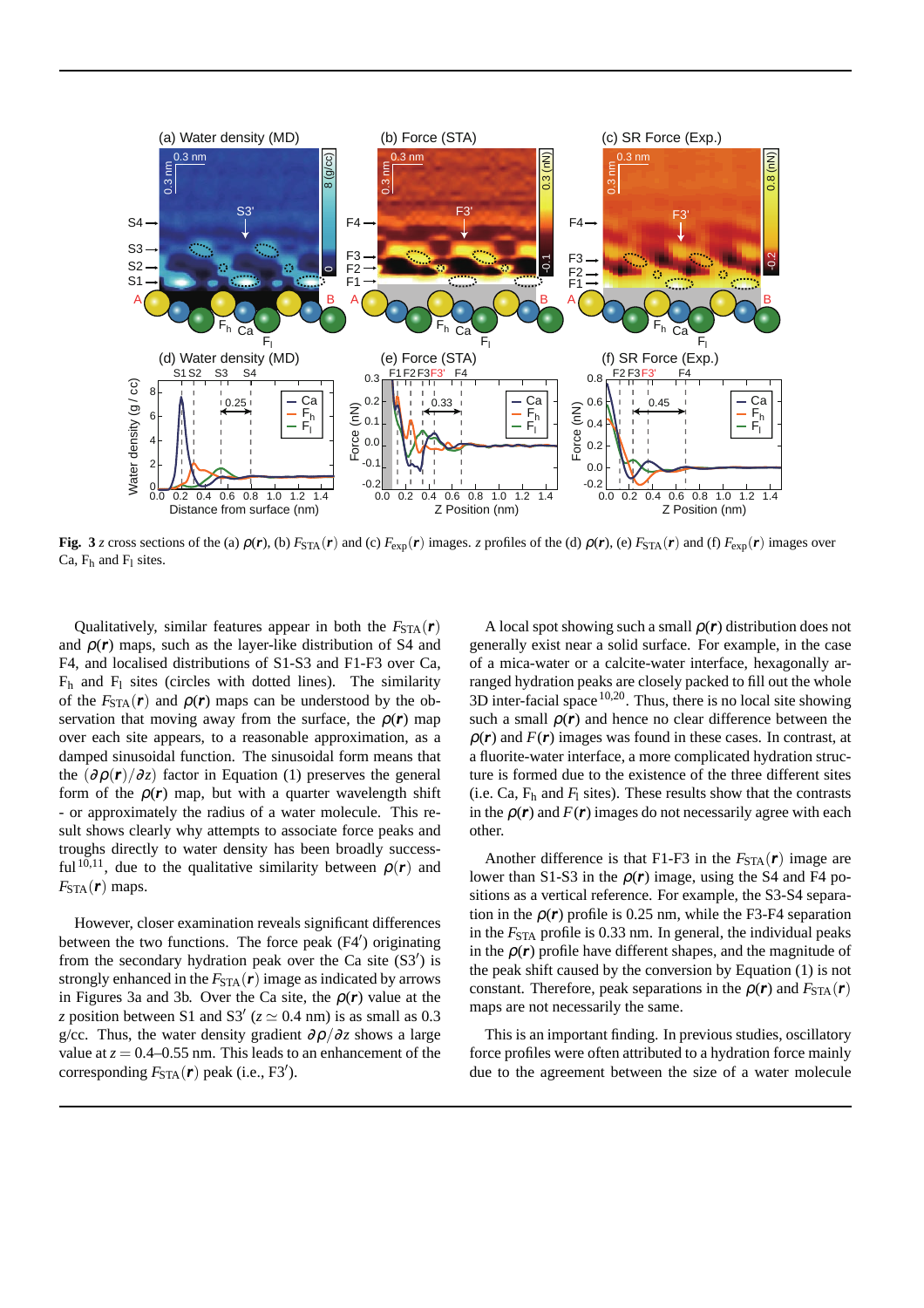

**Fig.** 2 Outline of the methods used for obtaining 3D  $F(r)$  maps at a fluorite(111)-water interface by experiment and simulation. (a) Measurement of 3D ∆*f* distribution. (b) 3D SR *F*(*r*) distribution converted from (a). (c) Snapshot of the MD simulation model. (d) 3D  $\rho(r)$  distribution obtained by the MD simulation. (e) 3D  $F(r)$ distribution calculated from (b) using the STA model.

 $(0.25{\text -}0.30 \text{ nm})$  and the peak separations  $(0.2{\text -}0.4 \text{ nm})^{9,51{\text -}53}$ . However, the reported variation of the force peak separation is larger than expected from the size of a water molecule. So far, these discrepancies have tentatively been attributed to the influence of ions or the invasive nature of the tip during measurement  $54$ . In contrast, the above argument has clarified another mechanism to create such variations, even without any influence of ions in solution, with an *absolutely idealised tip model*.

#### **3.3** Comparison between  $F_{\text{STA}}(r)$  and  $F_{\text{exp}}(r)$

Similarly to the  $\rho(r)$  and  $F_{\text{STA}}(r)$  images, the  $F_{\text{exp}}(r)$  image (Figure 3c) shows localised distributions of F1-F3 and a layerlike distribution of F4. In Figure 3c, the vertical position of the  $F_{\text{exp}}(\boldsymbol{r})$  image is adjusted to match its F4 position to the S4 position of the  $\rho(r)$  image. In this case, the presence of the F4 may also provide a marker for calibrating the height of the tip above the surface.

The lateral alignment of the  $F_{\text{exp}}(r)$  image is then adjusted to best match the 3D distribution in the  $F_{\text{STA}}(\boldsymbol{r})$ : This is perfectly reasonable to do as we do not know which image features correspond to which surface sites *a priori*. In the future, it may be possible to devise numerical optimization schemes for the alignment - here we use symmetry to determine the correct slice to work with and a best judgement on the relative positions of the various maxima and minima along the slice. If the agreement between theory and experiment is good this operation should be quite well defined. The arrangement between S1-S3 and F1-F3 is similar to that between the  $\rho(r)$  and  $F_{\text{STA}}(\boldsymbol{r})$  images. Moreover, the other features of the  $F_{\text{STA}}(\boldsymbol{r})$ image, such as an enhancement of F3*′* and the lower positions of F1-F3 than S1-S3, are confirmed in the  $F_{\text{exp}}(\boldsymbol{r})$  image. These features can be seen more clearly in the *z* profiles (Figure 3f). These profiles show that the F3-F4 separation in the  $F_{\rm exp}(\boldsymbol{r})$  image (0.45 nm) is larger than the S3-S4 separation in the  $\rho(r)$  image (0.25 nm). They also show that the magnitude of the F3, F3*′* and F4 peaks in the *F*exp(*r*) image approximately agrees with that in the  $F_{\text{STA}}(r)$  image.

This result indicates that  $F_{\text{STA}}(r)$  gives a much better overall description of  $F_{\text{exp}}(\boldsymbol{r})$  than  $\rho(\boldsymbol{r})$ , especially at larger distances from the surface. The overall shape of the force map is sufficiently detailed to allow a reliable assignment of the lateral alignment between theory and experiment - this means that we *identify the atomic sites at the surface*.

#### **3.4** Comparison between  $F_{\text{STA}}(r)$ ,  $F_{\text{exp}}(r)$  and  $F_{\text{MD}}(r)$

To make a connection to an atomistic picture of the measurement process, we briefly examine the results of atomic-scale MD simulation of the tip-surface interaction in water<sup>16</sup> and compare the results to the STA and experimental data. Previous comparison to simulations with explicit AFM tip models revealed modest agreement between the explicit modelling and the STA results<sup>21</sup>. Nevertheless, the 3D  $F_{\text{STA}}(r)$  and  $F_{\text{exp}}(r)$  show strong similarities, as seen in the last section, possibly suggesting that the AFM tip models used were not totally realistic, rather than a breakdown of the STA model.

Figure 4a shows the free energy and  $F_{MD}(r)$  changes during the approach of a  $CaF<sub>2</sub>$  cluster tip model over a Ca site. The  $F_{MD}(r)$  profile is obtained by differentiating the free energy profile with respect to *z*. Thus, the repulsive and attractive force peaks appear at the positions where the free energy profile shows the minimum and maximum slopes, respectively.

As the tip approaches the surface, the free energy gradually decreases to show a minimum at position (i). At this position, the first hydration peak just under the tip apex atom (T1) overlaps with S1 as indicated by the snapshot of the MD simulation in Figure  $4c(i)$ . At this tip-sample separation, there are energetically favorable interactions for water molecules with both tip and sample, leading to a reduction of the free energy.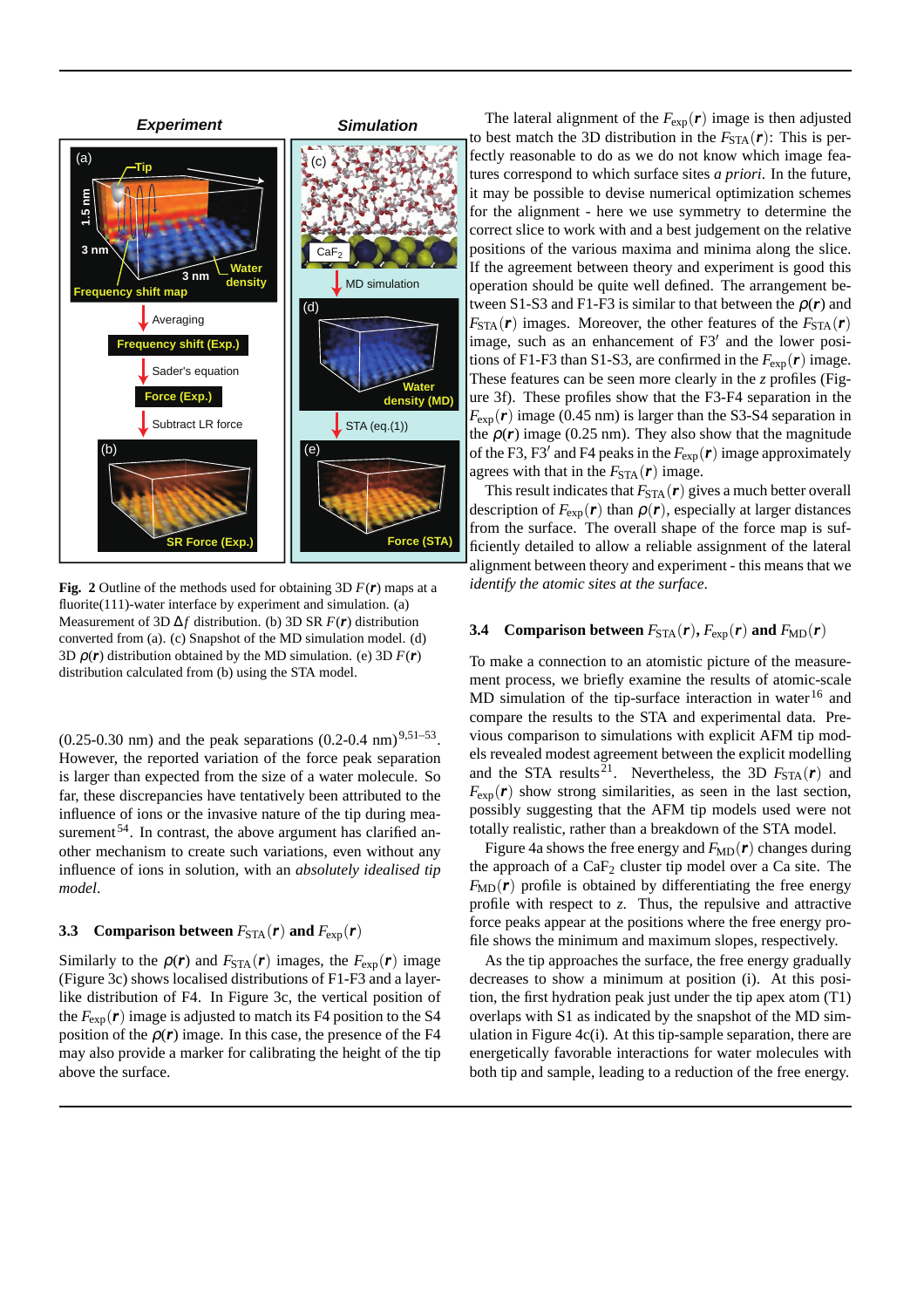

**Fig.** 4 (a) Free energy and  $F_{\text{MD}}(r)$  profiles over a Ca site obtained by MD simulation. (b)  $F_{\text{MD}}(r)$ ,  $F_{\text{STA}}(r)$  and  $F_{\text{exp}}(r)$  profiles over a Ca site. (c) Snap shots of the MD simulation model for *z* tip positions (i)-(iii) indicated in (a).

With a further tip approach, the free energy increases to show a maximum at position (ii). During the tip approach process, water density continues to occupy the space between tip and sample. It is confined compared to the minima in the free energy at (i), leading to an increase of the free energy. When the tip reaches position (ii), the tip penetrates the confined water layer and starts to directly interact with the sample surface as indicated in Figure 4c(ii). This leads to a decrease of the free energy due to the release of the confined water as well as an attractive interaction between the tip and sample atoms.

At position (iii), the free energy has a minimum. At this position, the confined water layer is entirely removed and the multiple tip apex atoms directly interact with the surface atoms, as indicated in Figure 4c(iii). A further tip approach leads to a sharp increase of the free energy due to the steric repulsion between the tip and sample atoms. These results show that the free energy change after the penetration of the last water layer strongly depends on the tip apex structure and properties.

Figure 4b shows the same  $F_{MD}(r)$  profile as shown in Figure 4a but with a magnified scale. To compare it with the  $F_{\text{exp}}(\mathbf{r})$  and  $F_{\text{STA}}(\mathbf{r})$  profiles, we also plotted them with their *z* positions adjusted to match the peak positions. As we cannot determine the absolute *z* tip position in an experiment, it is natural to adjust the *z* position of the  $F_{\text{exp}}$  profile with respect to the others. As for  $F_{\text{STA}}(r)$  and  $F_{\text{MD}}(r)$ , their *z* positions are

defined in the same way in the simulation box. Nevertheless, we needed to shift the *z* position of  $F_{\text{STA}}(r)$  profile upwards by 0.35 nm to match the S4 and F4 positions. The origin for this *z* position difference is explained in the next section.

Figure 4b shows that the  $F_{MD}(r)$ ,  $F_{STA}(r)$  and  $F_{exp}(r)$  profiles are similar in the *z* range above S1, i.e. at distances larger than a water molecule above the surface. In contrast, we find clear differences between them in the *z* range below S1. In this *z* range,  $F_{MD}(r)$  sharply decreases after the tip penetration of S1 and subsequently steeply increases. Thus, the  $F_{MD}(r)$ profile shows a clear repulsive peak F1. In contrast,  $F_{\text{exp}}(\boldsymbol{r})$ and  $F_{\text{STA}}(\boldsymbol{r})$  continue to increase.

## **3.5 Physical reason for the agreement and disagreement between**  $F_{\text{STA}}(\boldsymbol{r})$ ,  $F_{\text{exp}}(\boldsymbol{r})$  and  $F_{\text{MD}}(\boldsymbol{r})$

**3.5.1 Above S1 position**In the STA model, a tip is approximated by a solvent molecule as shown in Figure 5a(i). A water molecule is attracted to the centre of a hydration peak. Thus, the water tip experiences an attractive or a repulsive force at an upper or a lower edge of a sample hydration peak, respectively (Figures 5a(ii) and 5a(iv)).

In a real experiment, we should consider the water tip as a hydration peak (T1) under the tip apex atom (T0) as shown in Figure 5b(i). An attractive or repulsive force applied to T1 is directly transmitted to T0. Therefore,  $F_{\text{STA}}(\boldsymbol{r})$  can quanti-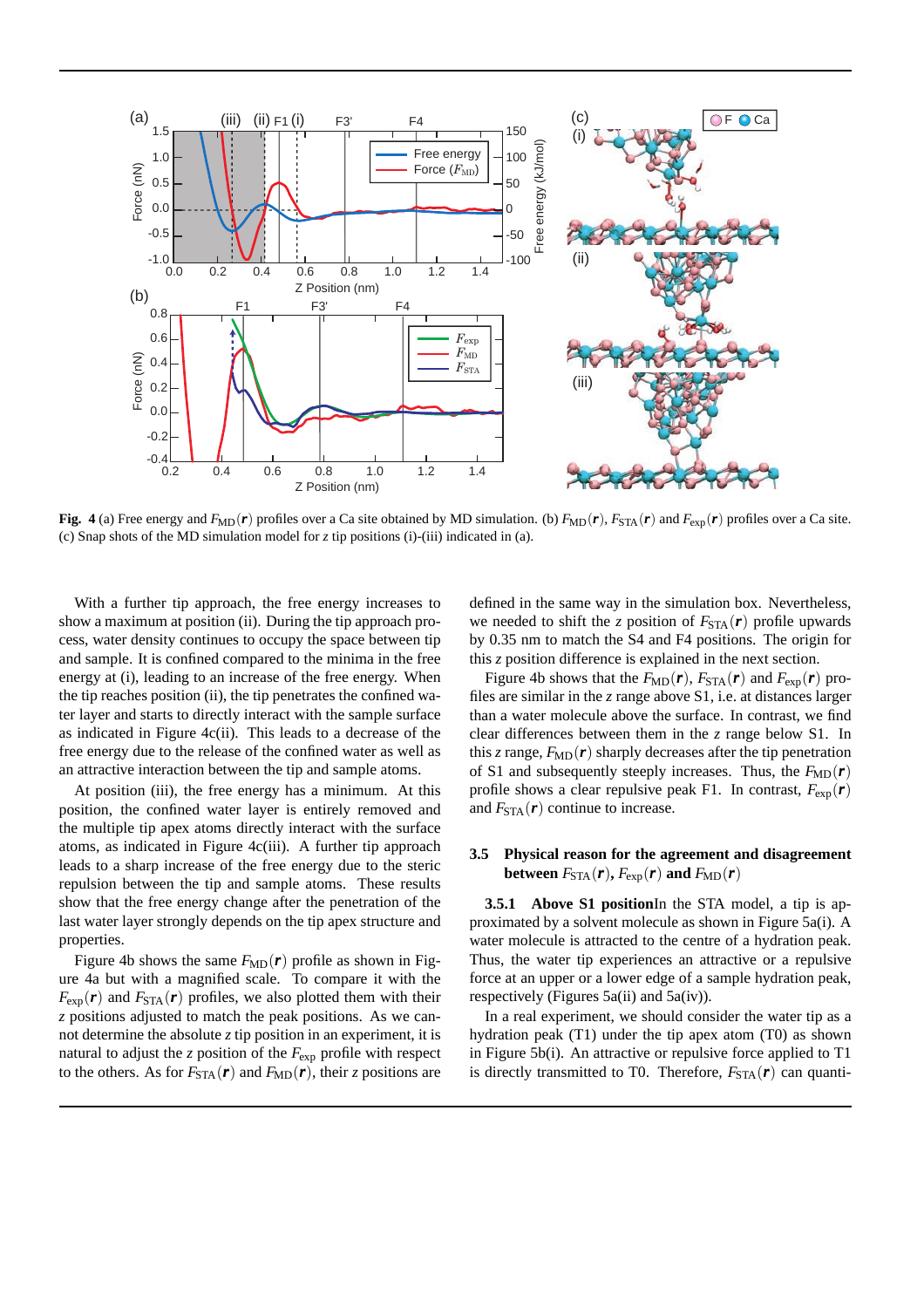

**Fig. 5** Schematic models showing relationship between a tip position and a measured force in (a) the STA model and (b) a real experiment.

tatively agree with  $F_{\text{exp}}(r)$ . This model explains the upward shift that we needed to apply to the  $F_{\text{STA}}(r)$  profile in Figure 4b. In fact, the shifted distance (0.35 nm) approximately corresponds to the distance between T0 and T1.

**3.5.2 Below S1 position**In the STA model, a water tip and a sample show no deformation (Figure 5a(v)). Thus,  $F_{\text{STA}}$ goes to infinity as soon as the tip contacts with the sample surface. This behavior is indicated by an arrow with a dotted line in Figure 4b. In a real experiment, a tip approach beyond S1 position leads to either of the following two events. For a rigid tip (Tip 1), force gradually increases due to confinement of S1 and deformation of a tip and a sample (Figure  $5b(v)$ ). This behavior corresponds to the  $F_{\text{exp}}(r)$  profile in Figure 4b, which implies that the experimentally used tip has a relatively stable structure. For a flexible tip (Tip 2), force once decreases due to removal of T1 (Figure 5b(v)*′* ), showing a clear peak corresponding to S1. This behavior corresponds to  $F_{MD}(r)$  profile in Figure 4b. Thus, the tip used for the MD simulation has a relatively high flexibility. In fact, the original tip structure at position (i) in Figure 4c is severely deformed when a repulsive force is applied to the tip just above position (ii) in Figure 4c.

As we see in Figure 4b, the  $F_{STA}(\boldsymbol{r})$  profile is closer to the  $F_{\text{exp}}(\boldsymbol{r})$  profile (rigid tip case) than the  $F_{\text{MD}}(\boldsymbol{r})$  profile. In our experiments, we hardly find a force profile showing a clear peak corresponding to S1. This result suggests that real tips used for an atomic-scale measurements mostly correspond to a rigid one. In an experiment, a cantilever mechanically oscillates at a frequency higher than 3.5 MHz. The repeated

tip approach and retraction cycles may change an unstable tip structure into a stable one. In addition, at the beginning of an imaging experiment, we often see atomic-scale contrast changes but it settles down after several scans. During this process, the tip apex structure is probably stabilised.

# **4 Conclusions**

We have investigated the relationship between 3D hydration structures and force distributions measured by AFM at a fluorite-water interface and performed a detailed comparison between 3D images of  $F(r)$  measured by AFM,  $\rho(r)$  calculated by MD simulation, and  $F(r)$  calculated by the STA model. This comparison has been enabled by the improved experimental protocols allowing accurate force maps to be obtained in less than 20 minutes in pure water.

We propose that conversion of the  $\rho(r)$  image to an  $F(r)$ image by the STA model is the current best practice for image interpretation. The converted  $F(r)$  image quantitatively reproduces the main features in the experimentally obtained  $F(r)$ image in the *z* range above the first hydration layer on a sample (S1). However, we should consider that  $F(r)$  calculated by the STA model represents  $F(r)$  applied to the hydration peak just under a tip apex. In addition, the STA model cannot be used for calculating a force profile in the *z* range below S1  $(i.e. z < 0.25$  nm).

Good agreement between the STA model and experimental data implies very strongly that the water density used as an input for the STA model is in good agreement with that probed experimentally by the AFM. The agreement between STA model and experiment also implies that the experimental measurement is essentially noninvasive at larger distances from the surface. The STA model only requires the calculation of the equilibrium solvent density above the interface, which will soon be tractable using *ab initio methods* for simple systems.

Figure 2 shows a practical scheme for the reconstruction of the solvent density by joint experiment and theory. It works by direct comparison of experimentally measured short range forces between the tip and hydration structures and the simulated force calculated from a simulated solvent density map using the STA model. Good agreement between the forces from experiment and theory increase the reliability of both. The water density can be taken as a working model for the solvation structure at the interface where agreement between theory and experiment is good.

The proposed method should improve the accuracy and reliability of this measurement technique and lead to its future applications in various solid-liquid interfacial studies. The greatly improved speed of measurements makes the technique applicable to a large number of systems that would have been too unstable to measure previously.